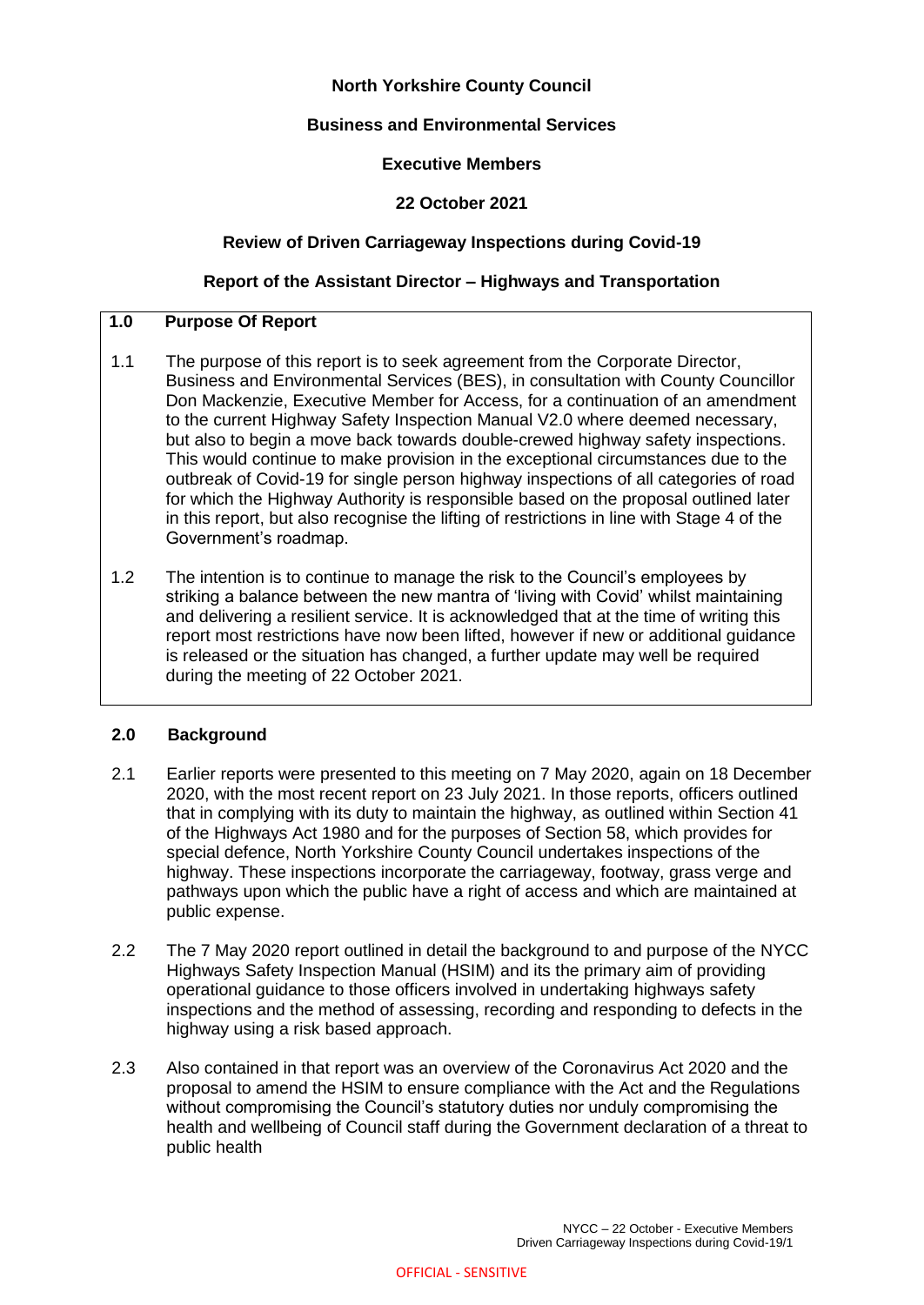2.4 As such, an amendment to the wording in HSIM V2.0 was approved so that all Category of Roads may be inspected without a dedicated driver so long as that inspection be carried out in both directions and in accordance with the specific Risk Assessment. Following agreement at your meeting, the relevant part of Section 2 of the manual was amended to read as follows:

*"As an exception to the above, driven inspections can be carried out from a slow moving vehicle without a dedicated driver being present in low risk situations on category 4b roads, and in the event of a Government declaration of threat to public health for the duration of the declaration made under statutory provisions. This would be in situations where any actionable defects can still be identified and there are no additional public safety risks from not having a dedicated driver. In such circumstances the normal safety inspection vehicle may be replaced with an appropriately liveried Highways Officer's van. In urban areas, the inspection will be carried out at no more than 10 mph on category 4b roads and 20 mph on higher category roads and in both directions and the Highways Officer must walk any sections where parked vehicles restrict the view of the full highway extent. A record must be kept of the inspection method used.*

2.5 Minor changes were also made to Section 2.6 – Performance Management, Page 15 of HSIM, regarding the frequency and methodology of safety inspection audits and specifically two types of random inspections.

### **3.0 Review of these (modified) arrangements**

3.1 There have been a number of phases and changes to the landscape of national guidance and restrictions during the pandemic. In the summer of 2020 both infection and death rates were falling and restrictions were eased significantly from those initially imposed during the first 'lockdown'. Towards the end of the summer of 2020, sadly rates rose again, necessitating a second 'lockdown'. Given this ever changing picture, enquiries from local teams regarding how inspections were being undertaken and the pandemic continuing with no clear end in sight, it was agreed between the Assistant Director, Highways and Transportation and Head of Highway Operations that a formal 6-month review of these arrangements should be undertaken

### **4.0 Review Process**

- 4.1 The report of December 2020 outlined how input from key personnel / groups was requested and associated discussions were also held. This led to the following recommendations being approved at that meeting (18 December 2020):
	- i. the relevant part of Section 2 of the Highway Safety Inspection Manual that currently reads: '*The maximum speed of the inspection vehicle throughout an inspection will be 20mph'* is amended with the highlighted text shown below to read:
		- a. '*The maximum speed of the inspection vehicle throughout an inspection will be 20mph unless a dynamic risk assessment on rural roads concludes it is safer to undertake these inspections at a speed more in keeping with traffic flows. However, this would still be limited to no more than 20mph on category 4b roads and 30mph on higher category rural roads'*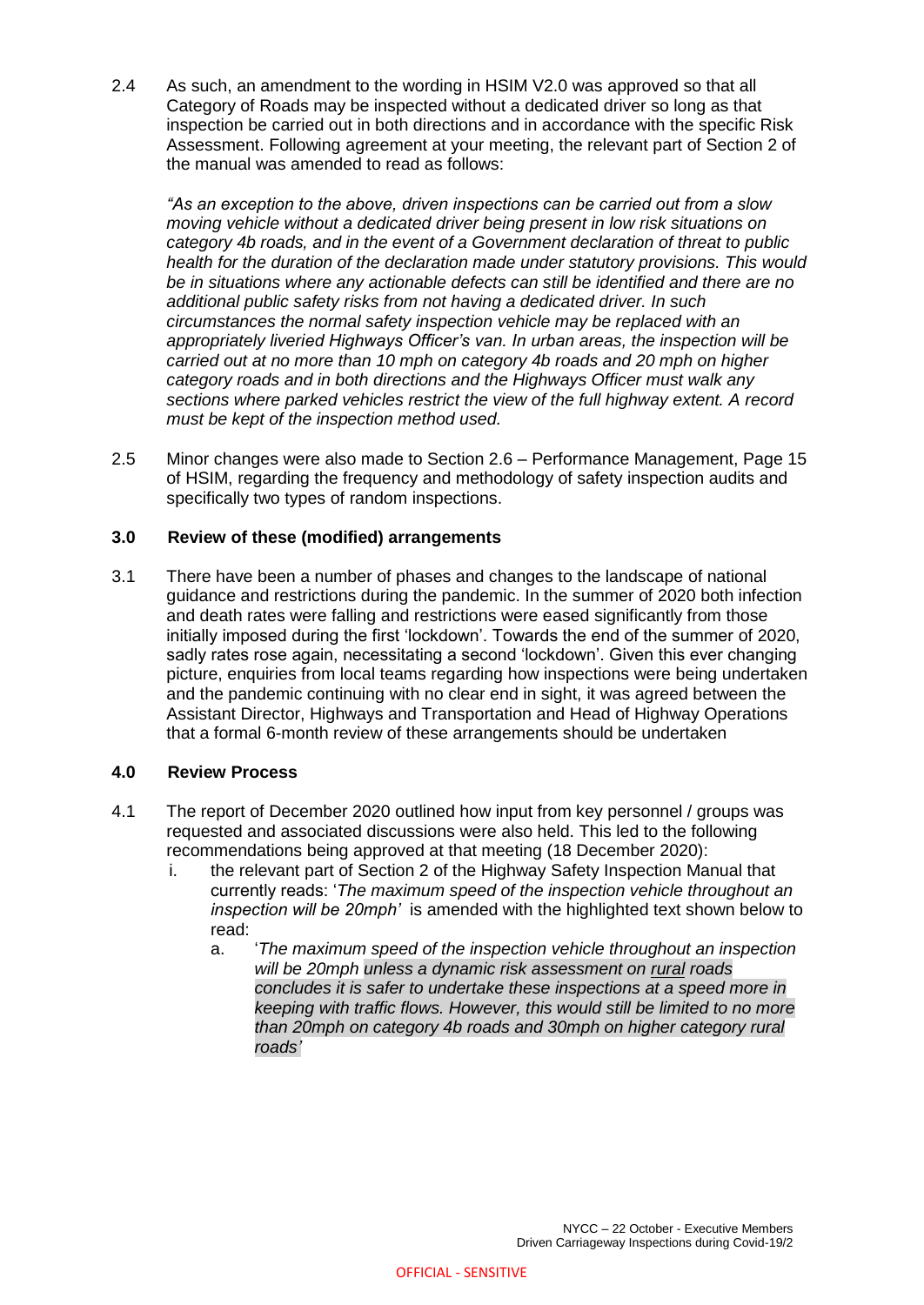- ii. to retain the amendments made to the HSIM following the BES Executive Members meeting of 7 May 2020 shown in italics in para 2.4 of this report, with the addition of the text shown as highlighted below:
	- *a. "As an exception to the above, driven inspections can be carried out from a slow moving vehicle without a dedicated driver being present in low risk situations on category 4b roads, and in the event of a Government declaration of threat to public health for the duration of the declaration made under statutory provisions. This would be in situations where any actionable defects can still be identified and there are no additional public safety risks from not having a dedicated driver. In such circumstances the normal safety inspection vehicle may be replaced with an appropriately liveried Highways Officer's van. In urban areas, the inspection will be carried out at no more than 10 mph on category 4b roads and 20 mph on higher category roads and in both directions and the Highways Officer must walk any sections where parked vehicles restrict the view of the full highway extent. A record must be kept of the inspection method used including those occasions where the inspection was conducted between 20mph and 30mph in rural locations.*
- iii. that such amendments are only to be effective for the duration of the public health response period as conferred by the Coronavirus Act 2020 and the Health Protection (Coronavirus Restrictions) (England) Regulations 2020 and made by Government declaration
- iv. that a further review is undertaken at the end of March 2021 unless deemed necessary to be undertaken sooner.
- 4.2 Whilst the March review was delayed due to a variety of factors including that restrictions were still such that social distancing / wearing of masks etc. had not changed, officers were also dealing with a particularly challenging winter season (until May 2021) and other resource was also focused on the launch of NY Highways. In this intervening period, the practice of single crewed inspections was still in force and the arrangement continued throughout. Following the meeting on 23 July 2021 based on input and advice at the time from key consultees and the prevailing situation it was resolved that single-crewed inspections would continue, with a further review in October 2021.
- 4.3 In preparation for this report, key colleague / subject matter experts' views have again been sought – these are summarised in the remainder of this section.
- 4.4 In terms of Legal and Democratic Services:
	- As advised previously, the Health Protection (Coronavirus Restrictions) (Steps etc.). (England) (Revocation and Amendment) Regulations 2021 came into force on 18 July 2021 and revoked (amongst others) the "Steps Regulations" and the Health Protection (Coronavirus, Wearing of Face Coverings in a Relevant Place) (England) Regulations 2020. This removed the restrictive requirements for social contact and gatherings and the wearing of face coverings. There is cautious government guidance which advises an expectation that face coverings are worn in crowded areas and enclosed settings where you come into contact with people you don't normally meet such as on public transport, and ensuring there is adequate fresh air in indoor settings.
	- The Coronavirus Act 2020 has a two year lifespan and will formally expire at midnight on 24 March 2022. It will be reviewed in Spring 2022 and a decision will be made by the Government whether it and the remaining Regulations, including the No 3 Regulations need to remain in place.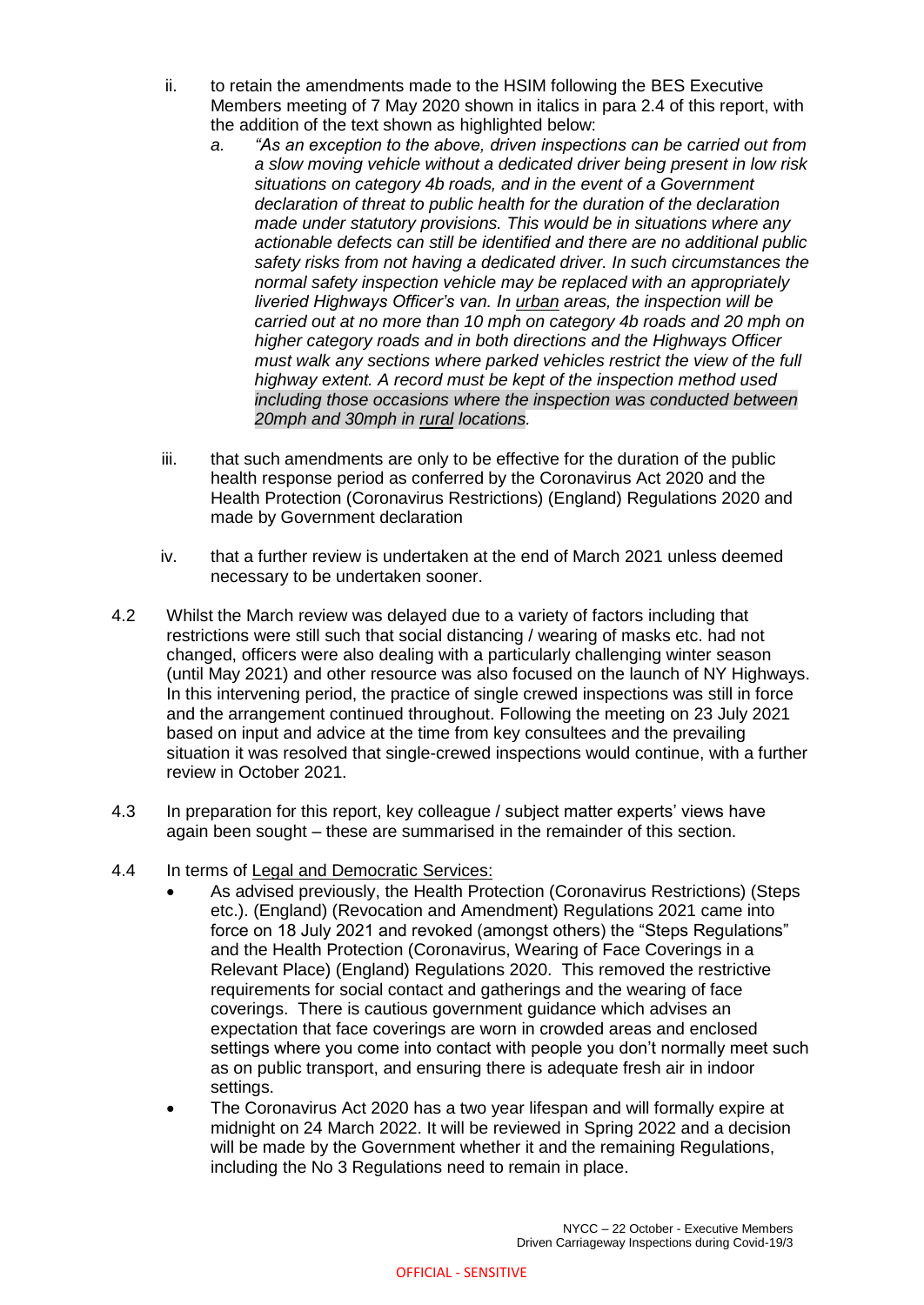- Now that restrictions have been lifted there appears to be currently (as of  $29<sup>th</sup>$ ) September 2021) no legislative barrier to the Highway Authority carrying out its duty to inspect the highway by a return to previous staffing levels of crew vehicles, having regard to the relevant guidance. In the event the Highway Authority were challenged on the duty to maintain under section 41 of the Highways Act 1980, or needed to look to the special defence in action against for damages for non-repair of highway under section 58 of the Act, it may be difficult to justify any operational restrictions remaining, unless the Government imposed restrictions which may impact on services.
- The Government has published its Autumn and Winter Plan 2021 [COVID-19](https://www.gov.uk/government/publications/covid-19-response-autumn-and-winter-plan-2021)  [Response: Autumn and Winter Plan 2021 -](https://www.gov.uk/government/publications/covid-19-response-autumn-and-winter-plan-2021) GOV.UK (www.gov.uk) within which it refers to a "Plan B" if it is needed to help control transmission of the virus whilst seeking to minimise economic and social impacts. The Plan states that the Government hopes not to have to implement Plan B but given the uncertainty it may need to and if so, measures include:
	- $\circ$  Communicating clearly and urgently to the public that the level of risk has increased, and with it the need to behave more cautiously.
	- o Introducing mandatory vaccine-only COVID-status certification in certain settings.
	- o Legally mandating face coverings in certain settings.
- We advise when making amendments to policies and procedures, decisions which are based on for example the distribution of available workforce and/or resulting in changes to the nature of inspections following the removal of all restrictions should be considered on a risk based approach, after a risk analysis has been undertaken and recorded and having regard to any up to date government guidance.

## 4.5 From an Insurance & Risk Management (IRM) Perspective:

 Colleagues report they see there is some support for returning to Business as Usual (double crewed). From an insurance defence perspective IRM believe that decision would be desirable, however there has been no pressure exerted from insurers to do so and they would support the current single crewed arrangements if having taken account of **ALL** considerations NYCC continued with the current regime until British Summer Time commences.

### 4.6 In terms of ADEPT (Association of Directors of Economy, Planning & Transport) Engineering Board,

- NYCC's Assistant Director H&T confirmed in July 2021, feedback from ADEPT members is that the approach is currently varied with some members retaining single crewed inspections 'for now', some members having moved permanently to single crewed inspections and some members having reverted to double crewed inspections. No further update will be available before the meeting of 22 October, therefore the ADEPT feedback remains unchanged.
- 4.7 From a Health & Safety perspective, the following feedback was received:
	- Covid levels in North Yorkshire still remain above the national average with a steady increase although within Highways & Transportation we have only had 2 reported cases over the previous 3 months
	- Government guidance for those other than transport organisations has removed the requirement for reducing the number of people travelling in the same vehicle. The advised controls are now:
		- o use fixed travel partners
		- o do not sit face-to-face
		- o Providing adequate ventilation by switching on ventilation systems that draw in fresh air or opening windows
		- o Cleaning shared vehicles between shifts or on handover.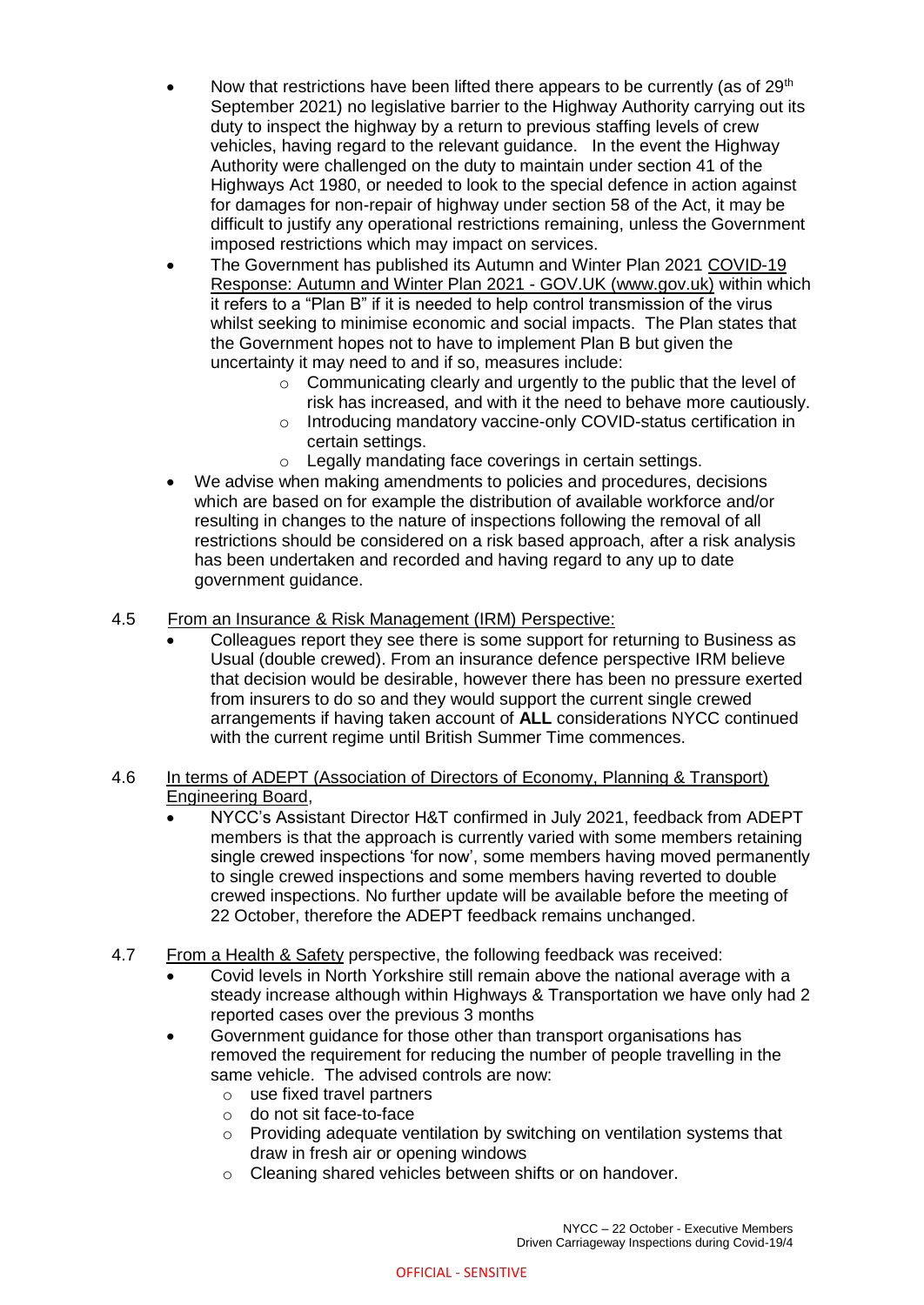- H&S concluded: we could look to moving back to double crewed inspections however we would suggest we continue to remain cautious and would need to ensure the above controls are rigorously implemented.
- 4.8 With regard to NY Highways (NYH): (under normal circumstances NYH would typically provide drivers to assist NYCC Highway Officers undertake such inspections)
	- NYH's Operations Manager (NYHOM) confirmed NYH were reviewing whether the additional fleet vehicles were still required to allow single crewed travel to site and in addition had already returned to double crewing in some circumstances. NYHOM stated he would be comfortable with providing a driver in a double-crewed scenario if control measures such as those outlined above were followed.

## 4.9 HR colleagues stated:

- We would agree with everything that H&S have said, and would add that we need to ensure that appropriate risk assessments are in place for all involved, just to take account of any pre-existing health conditions, and indeed any emerging health matters such as pregnancy etc.
- We would also recommend engagement and consultation with the workforce around the future working arrangements around driven inspections to address any concerns coming from employees
- 4.10 Public Health colleagues commented:
	- Rates are currently high and going up but that is predominantly due to schoolaged children. There is a secondary peak in c.40 year olds (i.e. parent/teacher age group). It is unclear how long this will last.
	- From a general policy perspective we are now very much into the 'living with COVID' phase. Most restrictions on social distancing etc. were released when we moved to Stage 4 of the Roadmap, and close contacts are no longer required to isolate if fully vaccinated and the 'work from home' national guidance is also no longer in place, although workplaces are expected to keep mitigation measures in place where practicable.
	- Moving away from single crewed inspections would seem reasonable, providing some mitigation measures remained in place (e.g. regular LFD testing, face coverings inside shared cabs, windows open/good ventilation, strongly recommending staff vaccination etc.). There would be 2 scenarios under which it may need to be reconsidered:
		- o An outbreak among the crew workforce (where you might need to use single crews due to number of people in isolation anyway, or may wish to avoid people who are close contacts of a confirmed case from being too close to others)
		- o A move to the government's 'Plan B' on the Autumn/Winter Roadmap, where the 'work from home' requirement may be brought back in (which would signal a national ambition to try and reduce workplace contacts as much as possible)
- 4.11 UNISON, having taken soundings from members who work in this area replied:
	- We have spoken to our members who are involved in this work and, although there aren't strong feelings either way, our position is as it was at the last review. We feel that we are now at a stage in the Covid pandemic where the risks associated with single-crew (i.e. the risks associated with driving slowly, having to concentrate on both driving and inspection, etc.) outweigh the risks of double-crew (i.e. Covid transmission).
	- Most employers have now resumed double-crew (and triple-crew in some cases) for similar roles, e.g. refuse collection, delivery drivers, etc.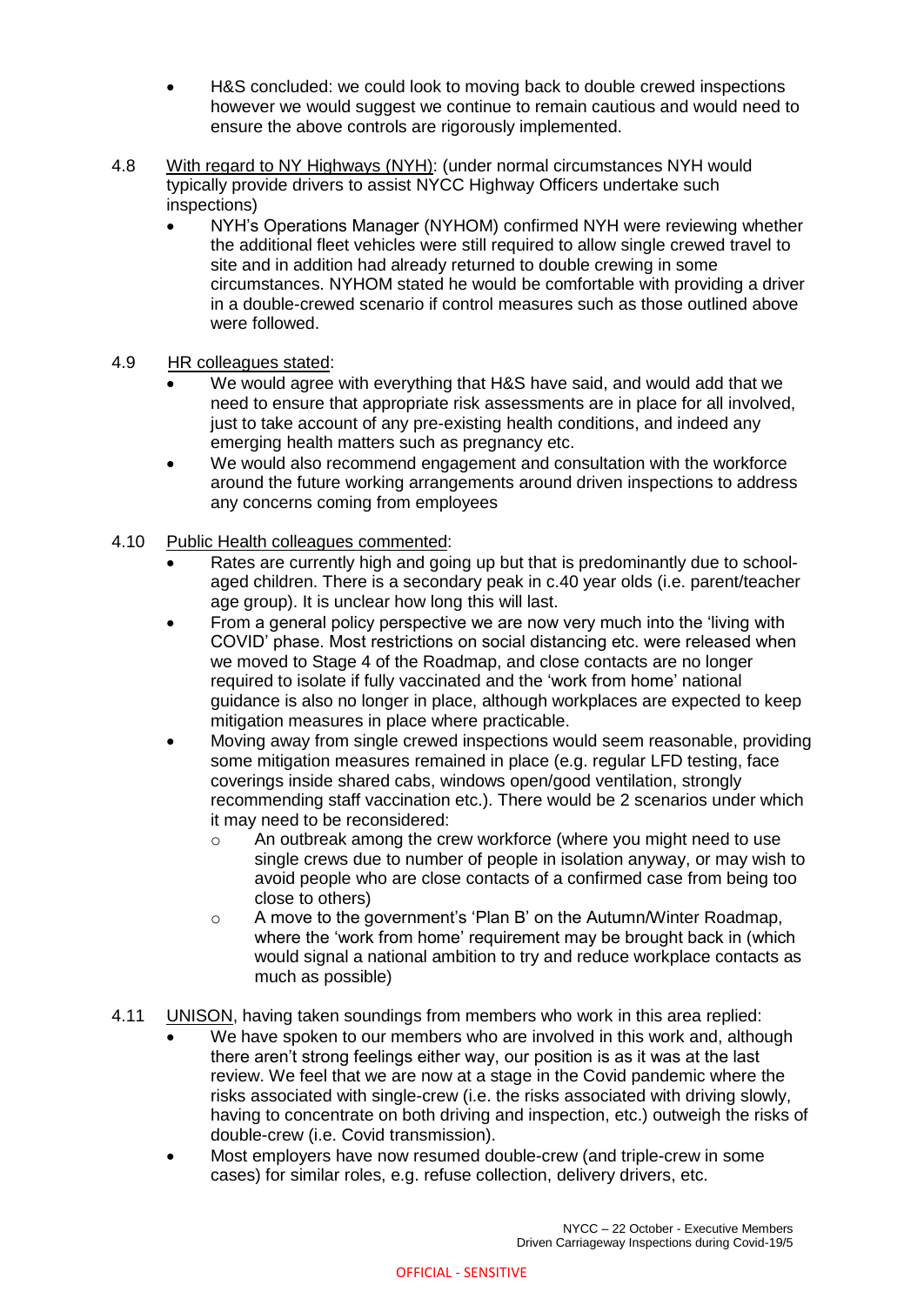- Notwithstanding appropriate measures such as ventilation, mask-wearing where appropriate, etc., we believe it is appropriate to return to double-crew.
- 4.12 Colleagues in Fleet stated, from a fleet perspective double crewing was feasible based on other areas of fleet activity, suggesting:
	- Adequate ventilation
	- Regular cleaning with appropriate cleaning materials of surfaces especially regular touch points
	- Maximise distance between passengers use outer seats.
	- Sit side by side and not behind others
	- Use a face covering when travelling with others that you do not usually travel with.
- 4.13 Taking into account all of the points listed above, there is clearly a balance to be struck given the 'Living with Covid' phase we are now in whilst maintaining an appropriate level of workforce resilience. This will ensure service delivery & continuity as well as taking account of individual circumstances (such as underlying health conditions and/or people who may be clinically vulnerable).
- 4.14 A return to a more BAU approach, does now seem feasible with the appropriate risk mitigation and control measures in place, such as the wearing of face masks, ventilating vehicles and 'buddying up' / same pairings as much as possible in order to reduce the risk of transmission or loss of personnel in the case of positive tests.
- 4.15 With regard to the specific point of fixed travel partners, it may not always be possible to achieve this as Highway Officers (HO) have specific knowledge of their areas and on occasion where they are not driving for NYCC the NYH employee will be working with other NYH employees and therefore not always in the same 'bubble'. Whilst it might be deemed feasible to have one NYCC HO undertaking all inspections, this will mean a shift in working practice that would result in inefficiencies given where some HOs live / would have to travel to in order to undertake their inspections or cover colleagues' other duties. Where fixed travel partners is not achievable, it is imperative that additional control measures such as wearing of face coverings are adhered to. Other control measures, however, should be fully achievable.
- 4.16 A key consideration has always been the ability to retain a wider degree of resilience and business continuity. Having personnel double-crewed means twice the impact in terms of absences if positive tests result and the second person contracts Covid-19 from the first. Whilst the impact of this was particularly significant prior to isolation rules being relaxed in August 2021, this still needs close monitoring with any change in approach or return to double-crewed inspections. As can be seen from earlier commentary in this report, ultimately there is now a balance to be struck between living with Covid (including managing the health and well-being of employees), the safety elements associated with single crewed driving and the County Council's ability to successfully defend against third party claims.
- 4.17 Having taken all of the above into account, the recommendations in section 9 of this report outline a way in which a transition to double crewed inspections can be enacted and managed

#### **5.0 Equalities**

5.1 An initial equality and impact assessment screening form has been completed and is outlined in Appendix A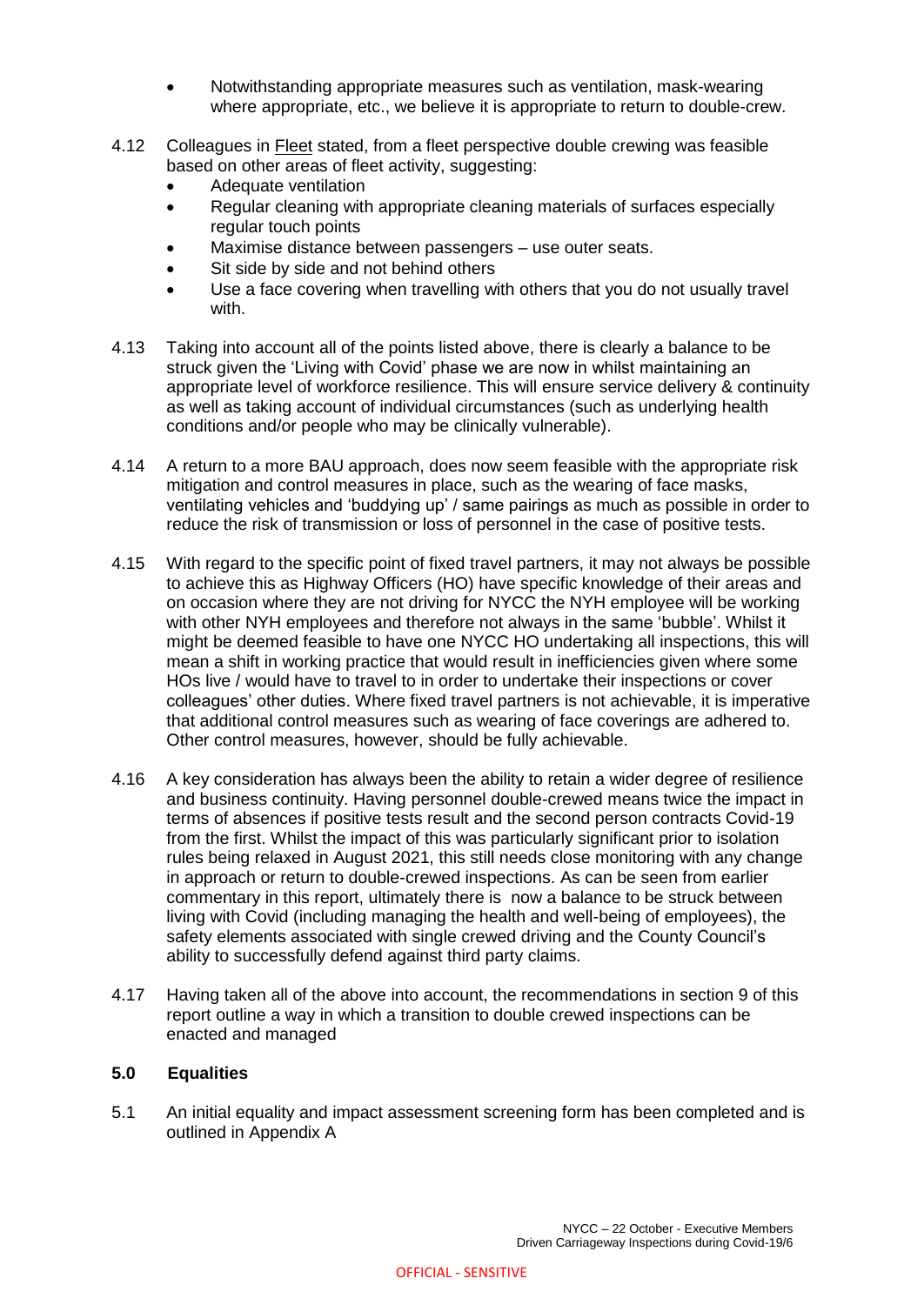### **6.0 Finance**

6.1 There are no additional financial implications arising from this report. Activity will continue to be managed within existing budgets.

### **7.0 Legal**

- 7.1 The County Council as Local Highway Authority, Street Authority and Traffic Authority has a wide range of statutory duties imposed by a variety of legislation.
- 7.2 The legal impacts of the emergency legislation, which have been enacted are outlined in this report and were referenced in the report of 18 December 2020 and background paper (Executive Members report of 7 May 2020) as well as the report of July 2020.

#### **8.0 Climate Change Impact Assessment**

8.1 The current changes to the Highways Safety Inspection Manual with respect to driven carriageway inspections during Covid-19 were put in place to allow certain safety inspections to be completed without a dedicated driver. This amendment to how the service is delivered has no impacts with respect to climate change and so there is no need for a climate change impact assessment.

### **9.0 Recommendations**

- 9.1 It is recommended that the Corporate Director, Business and Environmental Services (BES), in consultation with County Councillor Don Mackenzie, Executive Member for Access agree:
	- i. That a transition to double crewed inspections commences from 1 November 2021, including consultation / engagement with Highway Officers via local management teams.
	- ii. As part of that consultation / engagement, where specific circumstances might preclude double crewed inspections - including personal/underlying health conditions - and Highway Officers are in agreement that single crewed inspections are retained in those circumstances
	- iii. Where double crewed inspections commence, the Health & Safety / Fleet / Public Health guidance contained in this report regarding mitigation and control measures is followed as rigorously as possible / activities permit and that this is done in conjunction with any task specific and Covid related risk assessments
	- iv. That provision remains in place to revert to single-crewed inspections on a larger scale if there is either a large outbreak amongst the workforce and/or the Government's Plan B on the Autumn /Winter roadmap is invoked
	- v. That ongoing monitoring of the situation continues over the coming months and a further report is submitted to your meeting of 18 February 2022 (unless deemed necessary to be reported sooner).
	- vi. That the transition back to double-crewed inspections is fully concluded by the end of March 2022 unless circumstances dictate otherwise.

#### BARRIE MASON Assistant Director Highways and Transportation

Author of Report: Nigel Smith

Background Documents: Reports to Executive Members 7 May 2020, 18 December 2020 and 23 July 2021

> NYCC – 22 October - Executive Members Driven Carriageway Inspections during Covid-19/7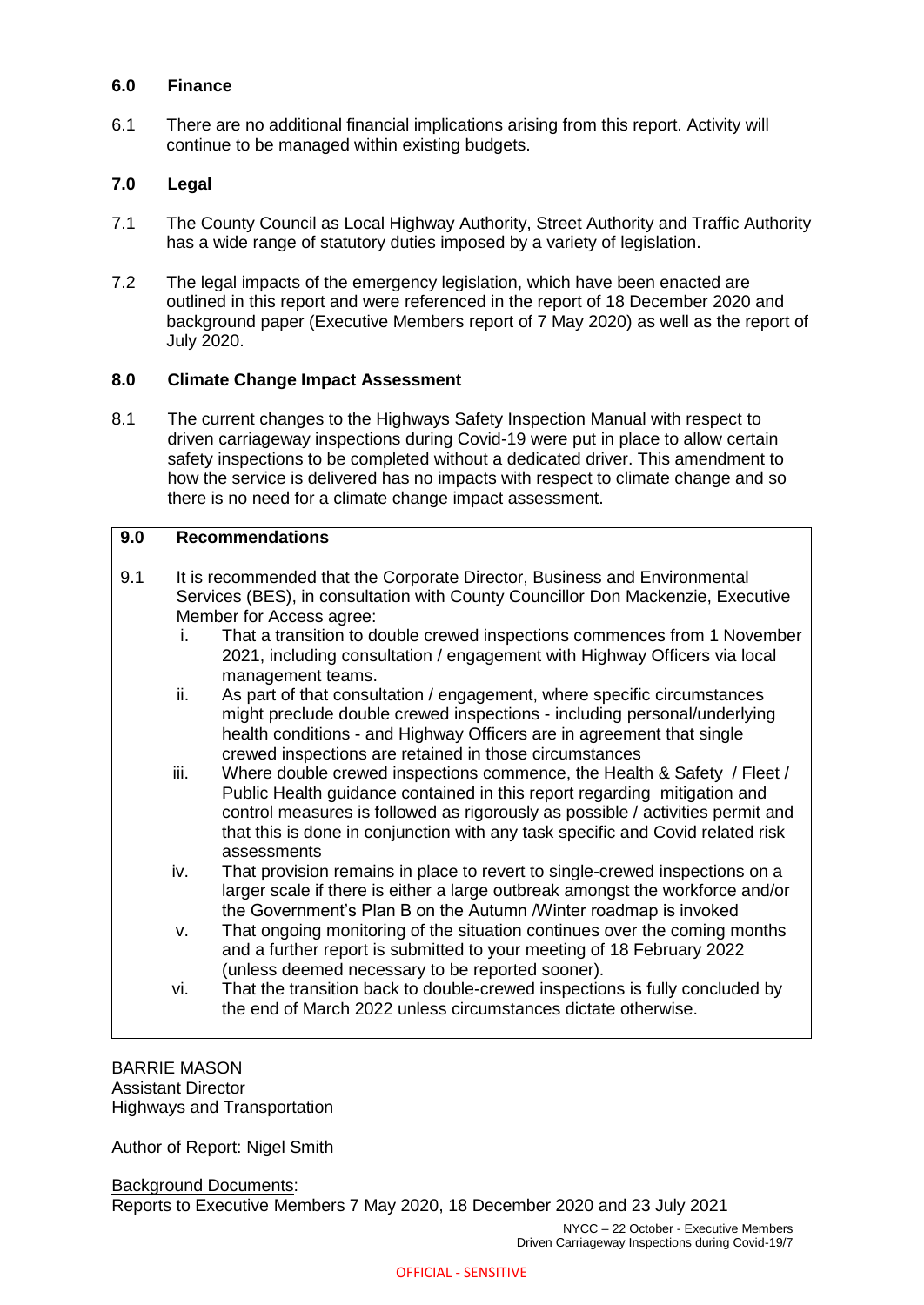**Initial equality impact assessment screening form** (As of October 2015 this form replaces 'Record of decision not to carry out an EIA')

**This form records an equality screening process to determine the relevance of equality to a proposal, and a decision whether or not a full EIA would be appropriate or proportionate.**

| <b>Directorate</b>                                                                                     | <b>BES</b>                                                                                                                                                                                                                    |  |  |  |  |
|--------------------------------------------------------------------------------------------------------|-------------------------------------------------------------------------------------------------------------------------------------------------------------------------------------------------------------------------------|--|--|--|--|
| Service area                                                                                           | H&T                                                                                                                                                                                                                           |  |  |  |  |
| <b>Proposal being screened</b>                                                                         | Amendment to Highways Safety Inspection<br>Manual V2.0 (HSIM)                                                                                                                                                                 |  |  |  |  |
| Officer(s) carrying out screening                                                                      | <b>Nigel Smith</b>                                                                                                                                                                                                            |  |  |  |  |
| What are you proposing to do?                                                                          | Amend the HSIM to allow for single person<br>carriageway inspections during the Covid-19<br>social distancing protocols                                                                                                       |  |  |  |  |
| Why are you proposing this? What<br>are the desired outcomes?                                          | Endorsement of the Recommendations within<br>this report allows NYCC to fulfil its obligations<br>under the Highways Act 1980 whilst complying<br>with the social distancing guidelines set down by<br>Public Health England. |  |  |  |  |
| Does the proposal involve a<br>significant commitment or removal<br>of resources? Please give details. | <b>No</b>                                                                                                                                                                                                                     |  |  |  |  |

**Is there likely to be an adverse impact on people with any of the following protected characteristics as defined by the Equality Act 2010, or NYCC's additional agreed characteristics?**

As part of this assessment, please consider the following questions:

- To what extent is this service used by particular groups of people with protected characteristics?
- Does the proposal relate to functions that previous consultation has identified as important?
- Do different groups have different needs or experiences in the area the proposal relates to?

**If for any characteristic it is considered that there is likely to be a significant adverse impact or you have ticked 'Don't know/no info available', then a full EIA should be carried out where this is proportionate. You are advised to speak to your [Equality rep](http://nyccintranet/content/equalities-contacts) for advice if you are in any doubt.**

| <b>Protected characteristic</b> | <b>Yes</b> | <b>No</b> | Don't know/No<br>info available |
|---------------------------------|------------|-----------|---------------------------------|
| Age                             |            |           |                                 |
| <b>Disability</b>               |            |           |                                 |
| Sex (Gender)                    |            |           |                                 |
| Race                            |            | ✓         |                                 |
| Sexual orientation              |            |           |                                 |
| Gender reassignment             |            |           |                                 |
| Religion or belief              |            |           |                                 |
| Pregnancy or maternity          |            |           |                                 |
| Marriage or civil partnership   |            |           |                                 |